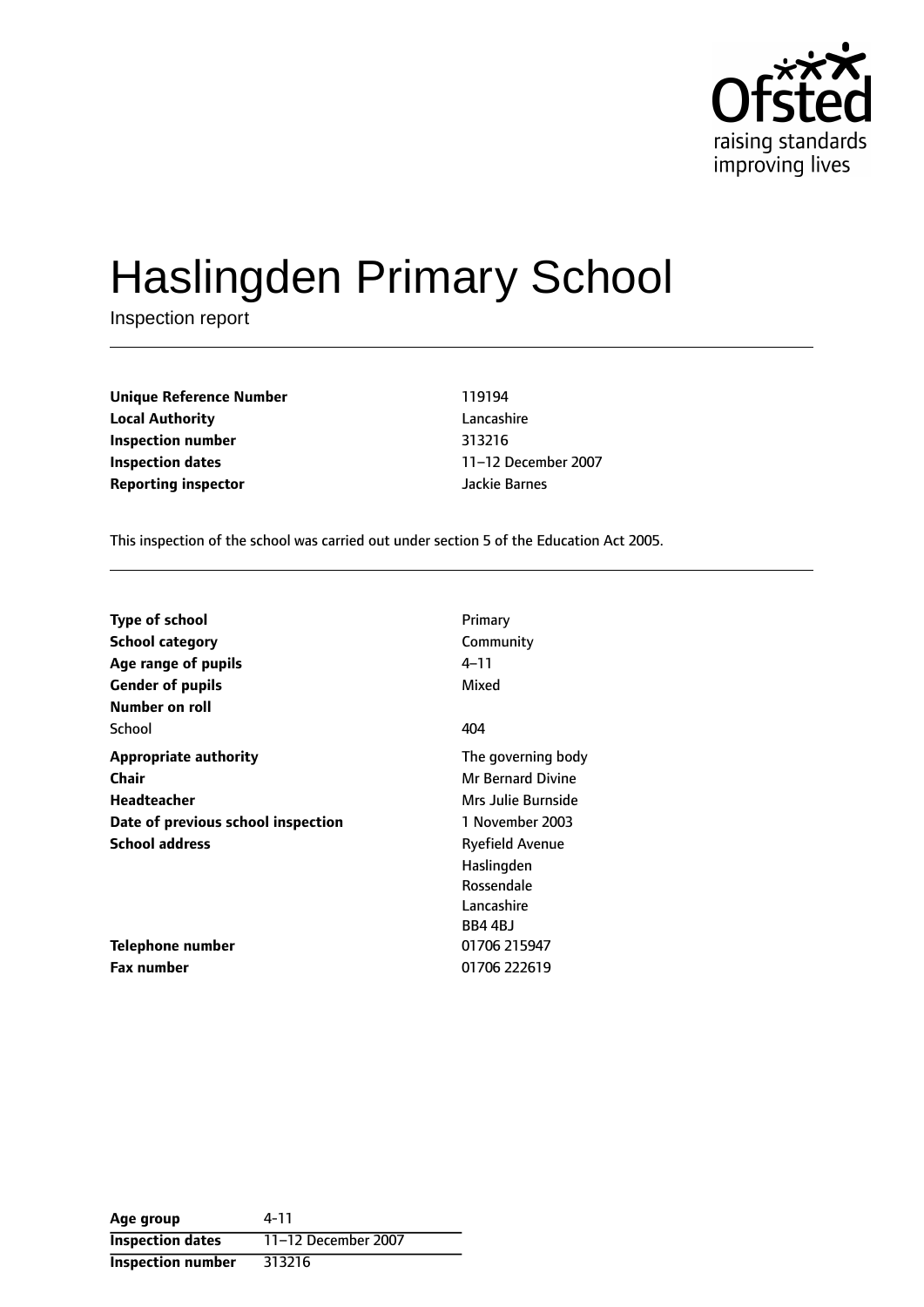.

© Crown copyright 2007

#### Website: www.ofsted.gov.uk

This document may be reproduced in whole or in part for non-commercial educational purposes, provided that the information quoted is reproduced without adaptation and the source and date of publication are stated.

Further copies of this report are obtainable from the school. Under the Education Act 2005, the school must provide a copy of this report free of charge to certain categories of people. A charge not exceeding the full cost of reproduction may be made for any other copies supplied.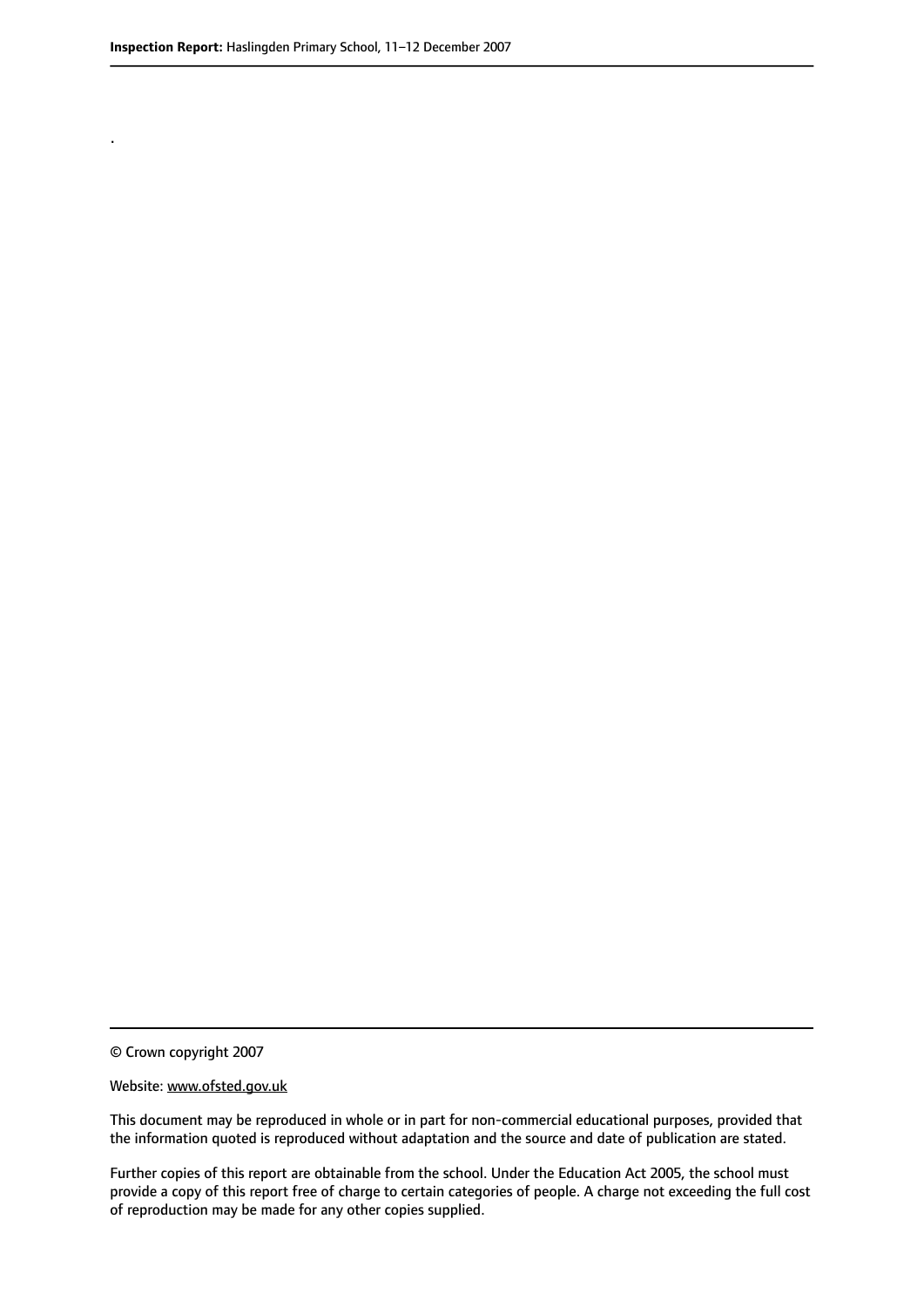# **Introduction**

The inspection was carried out by three Additional Inspectors.

#### **Description of the school**

The school is above average size. The locality has mixed rented and privately owned properties with many well established traditional terraces. Entitlement to free school meals is a little above average, and a higher than average proportion of pupils has learning difficulties and/or disabilities. The majority of pupils are from White British backgrounds with about a third of pupils from other cultures, mainly Pakistani or Bangladeshi.

#### **Key for inspection grades**

| Outstanding  |
|--------------|
| Good         |
| Satisfactory |
| Inadequate   |
|              |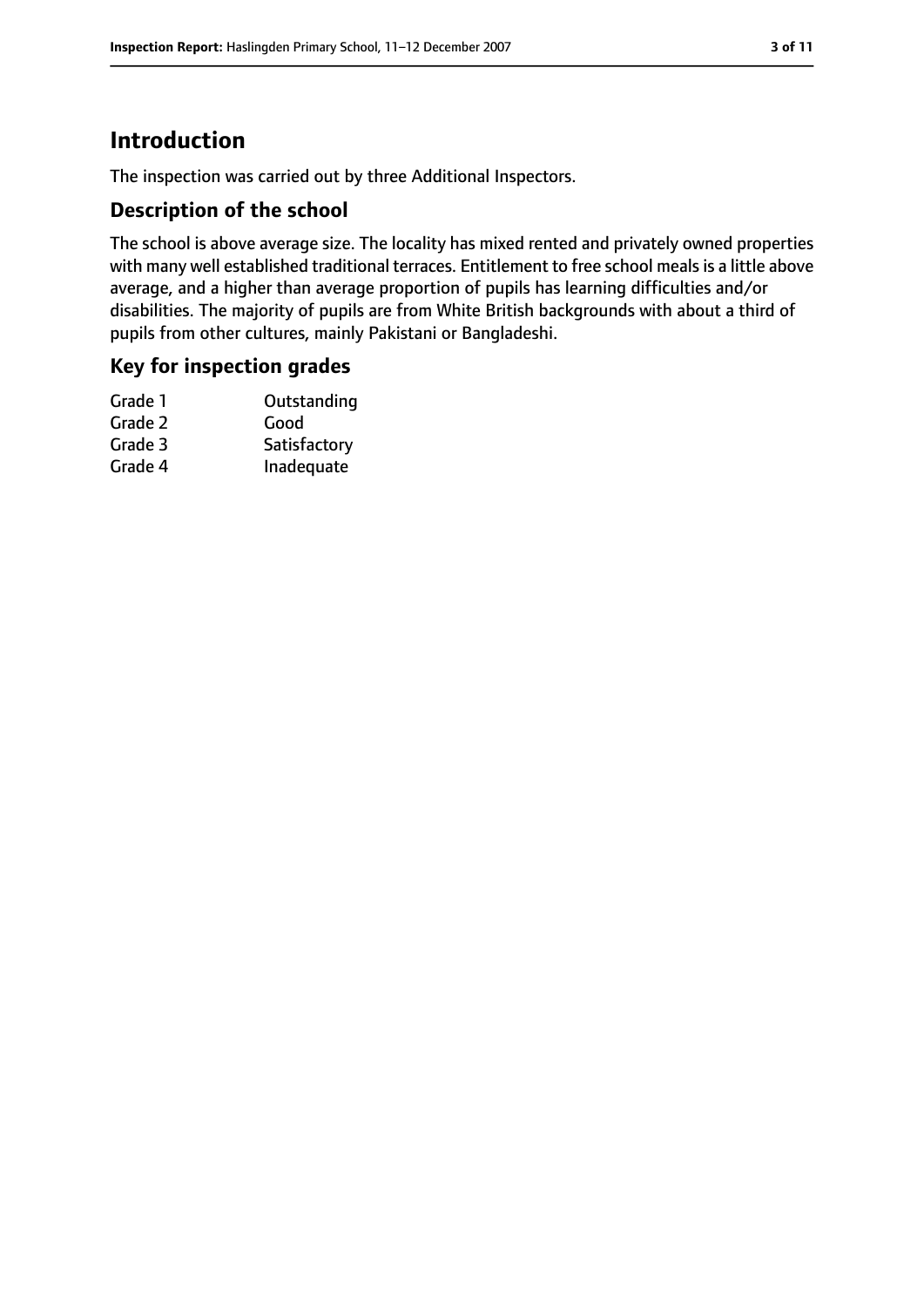## **Overall effectiveness of the school**

#### **Grade: 2**

This is a good school and it has some outstanding features. It is a happy place, where pupils have fun as they learn. It has the confidence of parents who particularly value the excellent care and support their children receive. Pupils' personal development is outstanding. They are well behaved, care for each other and make very good use of the many opportunities they have for exercising independence and leadership. They value their friends and it is clear that these friendships are not restricted by differences in cultural heritage. Pupils say they enjoy school and almost all attend well. The good relationships with adults underpin pupils' confidence to share their ideas and ask questions in lessons. Pupils are keen to learn and work well with partners and adults to reinforce their understanding and pursue their ideas through discussion. They are willing to adapt to new ideas.

Overall, pupils' achievement is good and standards are average. The good progress made in the Reception year, however, slows to satisfactory over the next two years. By the end of Key Stage 1, overall standards are below average and not all pupils make enough progress. In Key Stage 2 progress accelerates, and by Year 6 progress is good and standards meet the national average and results in the 2007 national assessment tests.

The quality of teaching and learning is good. Lessons are well prepared with interesting resources. In the best lessons, imaginative and challenging teaching and tasks capture pupils' interest while making sure their learning is progressing at a brisk rate. Recent improvements in the school's system and use of data to track pupils' progress are starting to become effective. However, they are not used consistently enough to plan pupils' work to make certain it builds on what they have learned previously. For example, in some lessons particularly in Key Stage 1 it means that teachers' expectations for the progress of a few pupils are not high enough.

The school's good curriculum provides a wide range of opportunities across all subjects. It is particularly effectively in enabling pupils of all ages and abilities to express their creative ideas and to be successful in some way every day.

The leadership and management of the school are good. The headteacher's outstanding leadership of the school's development within the community, of the safe and secure learning environment, and of the improvements in standards, is a major factor in the success of the school. Governance is good. Governors are well informed and active, taking a keen and critical interest in the school's improvement. The school improvement plan clearly identifies the future developments, but those for priorities linked to further improve pupils' achievement and standards are not sufficiently detailed to provide a sufficient basis to monitor their implementation.

#### **Effectiveness of the Foundation Stage**

#### **Grade: 2**

The Foundation Stage provision is good. When children start the school their standards overall are below what is typical for their age although individuals vary considerably in what they know and can do. Their greatest difficulties are in the areas of personal development, and communication and literacy, particularly their speaking and listening skills. Most children make good progress as a result of good teaching and their own eagerness to learn. A significant proportion of children are learning English as an additional language and the support for these children is good. Well focused teaching supports children's language development. All learning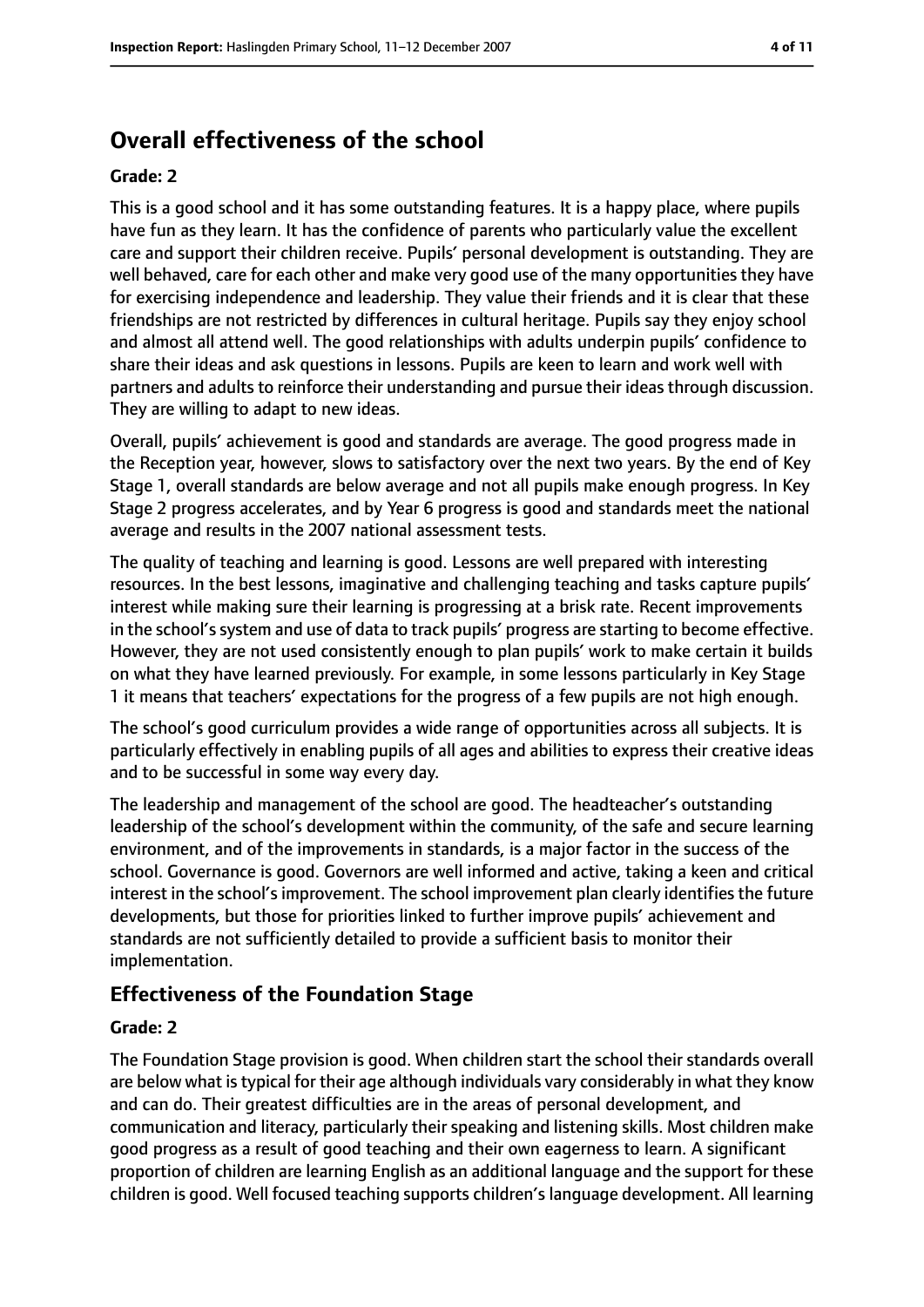is built on systematically through structured play. Day-to-day assessment shows that children make good gains in their personal and social development and in their knowledge and understanding of the world. By the time children enter Key Stage 1 their attainments in communication, language and literacy and their mathematical development are close to average. Children with learning difficulties are identified early and there are effective programmes in place to give them the support they need.

#### **What the school should do to improve further**

- Raise standards and improve pupils' achievement in Key Stage 1.
- Make more effective use of assessment data to plan challenging lessons and check pupils' progress throughout the school.
- Ensure the school's plans for improvement clearly identify the key priorities to improve achievement and standards.

## **Achievement and standards**

#### **Grade: 2**

When the children start school in the Reception class their standards overall are below what is typical for their age. Their progress from this starting point is good overall although it slows in Key Stage 1. As a result, achievement is satisfactory and overall standards at the end of the key stage are below average, although a small number of pupils attain above average standards. The dip in progress is because until recently there has not been an effective system to assess and track pupils' achievement to make sure lessons build on their existing skills. In Key Stage 2 pupils' progress accelerates rapidly because the teaching and assessment ensures that their work builds effectively on their previous learning. By the end of the key stage standards are much improved, rising over time, and meet the national average in English, mathematics and science. A strength of these results is that in 2007, 60 percent of pupils attained above average levels in science and are the school's best for several years.

Pupils who have English as an additional language respond well in lessons with most achieving at least as well as other pupils in their class. Pupils with learning difficulties and/or disabilities are well supported by staff and their learning is carefully planned, with many achieving standards that are higher than similar pupils nationally.

## **Personal development and well-being**

#### **Grade: 1**

This is a strength of the school, with very good opportunities to develop personal skills an integral part of every pupils' day-to-day experience. All staff are highly committed to this approach and create an extremely positive atmosphere of respect and care which develops pupils' self-confidence extremely well. This is very harmonious school community where pupils from all backgrounds get on extremely well together. Their behaviour is good and they really enjoy attending school, often talking enthusiastically about it. The school's overall attendance level has improved and is now average, although affected adversely by extended family visits abroad. Pupils say they feel very safe in school and that if they have any concerns there is always an adult who will help them to sort it out. They have an excellent understanding of healthy lifestyles. This is because of their enthusiastic participation in regular sporting activities and the emphasis to make them aware of health and environmental issues. Pupils' spiritual, moral, social and cultural development is good. It is well supported by the curriculum, and the contribution from the community and religious leaders. Pupils are well placed to make the best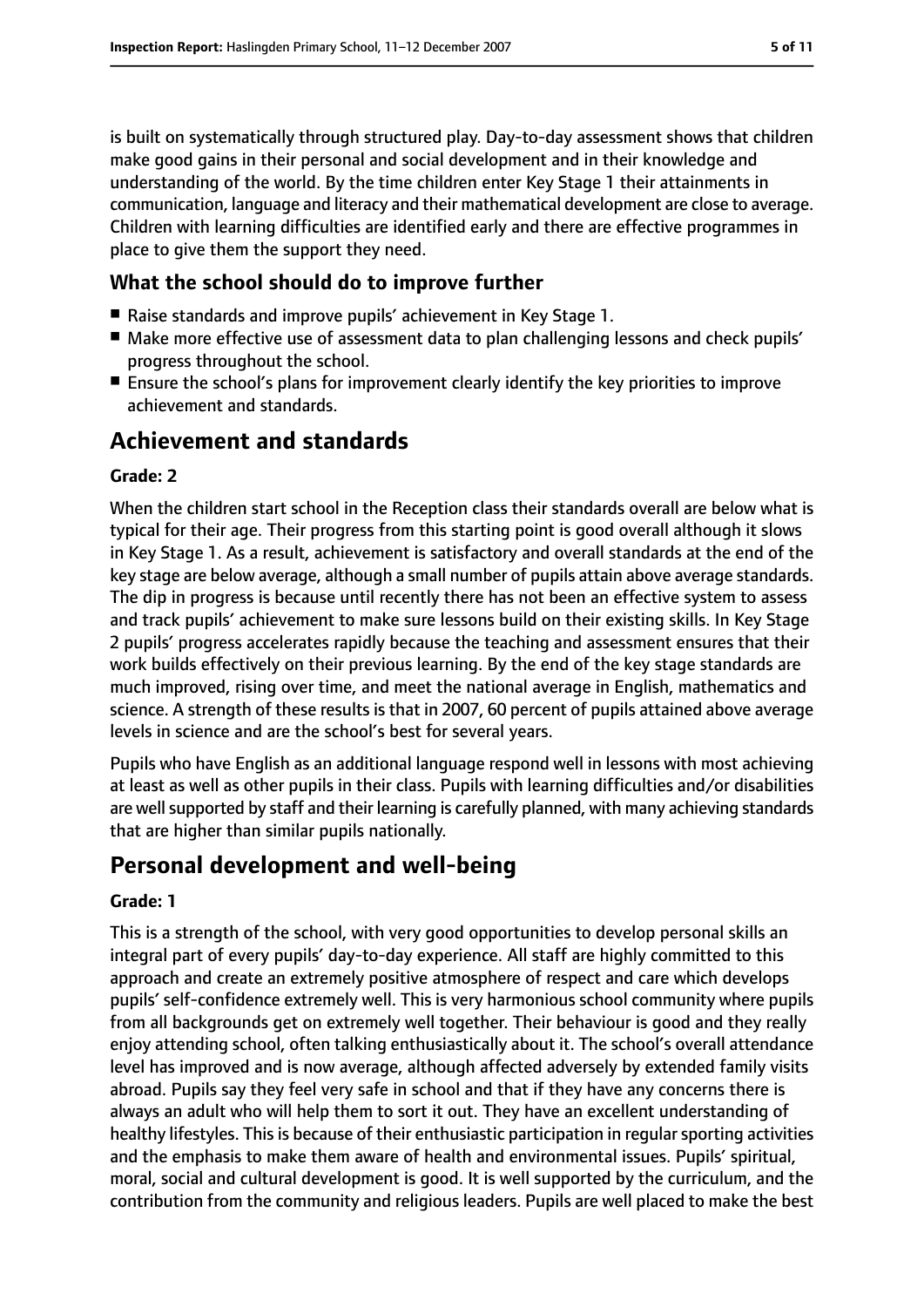of future opportunities. They work extremely well with each other, are open to new ideas, keen to learn, adventurous and confident in making decisions. They are keen to use the ample opportunities to undertake leadership roles, and their basic skills in literacy and numeracy are secure.

# **Quality of provision**

#### **Teaching and learning**

#### **Grade: 2**

Teaching and learning are good overall. Staff are committed to improving their professional skills and most have good knowledge of the subjects and age groups they teach. The management of pupils' behaviour is excellent and lessons run smoothly. In this school learning is often exciting and fun. Imaginative presentations and practical work enable pupils across the ability range to engage in lessons with enthusiasm. For instance, in a Year 6 literacy lesson pupils made very good use of a model oasis to stimulate their imaginative story writing as part of their work about Egypt. Teachers are making increasing use of a new system to track pupils' progress and use the outcomes to inform their lesson plans. In some classes, most often in Key Stage 2, this is a key factor that helps teachers to plan work that builds very well on what pupils can do. This leads to good progress. However, its use is inconsistent and lessons sometimes lack challenge, with the result that pupils do make enough progress. Across the school teachers mark pupils' work regularly but this does not always give pupils a clear enough idea of what they should do to improve their work.

#### **Curriculum and other activities**

#### **Grade: 2**

The curriculum is good, supports pupils' progress and meets national requirements. The school gives careful consideration to providing a curriculum that meets pupils' varying needs, with particular strength in provision for creative and artistic work, the Foundation Stage and Key Stage 2. Pupils with learning difficulties and/or disabilities have effective provision as do those learning English as their additional language. Pupils' achievement in English, mathematics and science benefits from the good opportunities across the curriculum that they have to use their skills in information and communication technology (ICT). Linked work across subjects reinforces the relevance of skills learned in English and mathematics which are used very well, particularly in history, geography and design and technology. There is a good range of opportunities that enrich the curriculum, especially through music, drama and sport. There are many opportunities for pupils to take decisions about their learning and to experience links with other schools and organisations across the community.

#### **Care, guidance and support**

#### **Grade: 1**

Excellent care and support for pupils of all abilities is provided consistently across the school. Guidance to pupils about their personal development is excellent. This develops their self-confidence and ability to think for themselves. Procedures for child protection, safequarding and risk assessment are in place. The school's strong commitment to all pupils, including some who have not prospered in other schools, is evident in every aspect of the day-to-day practice of staff. A typical example of the sensitive understanding with which this is done was a member of staff watching, from a discrete position, to ensure that a pupil new to the school was able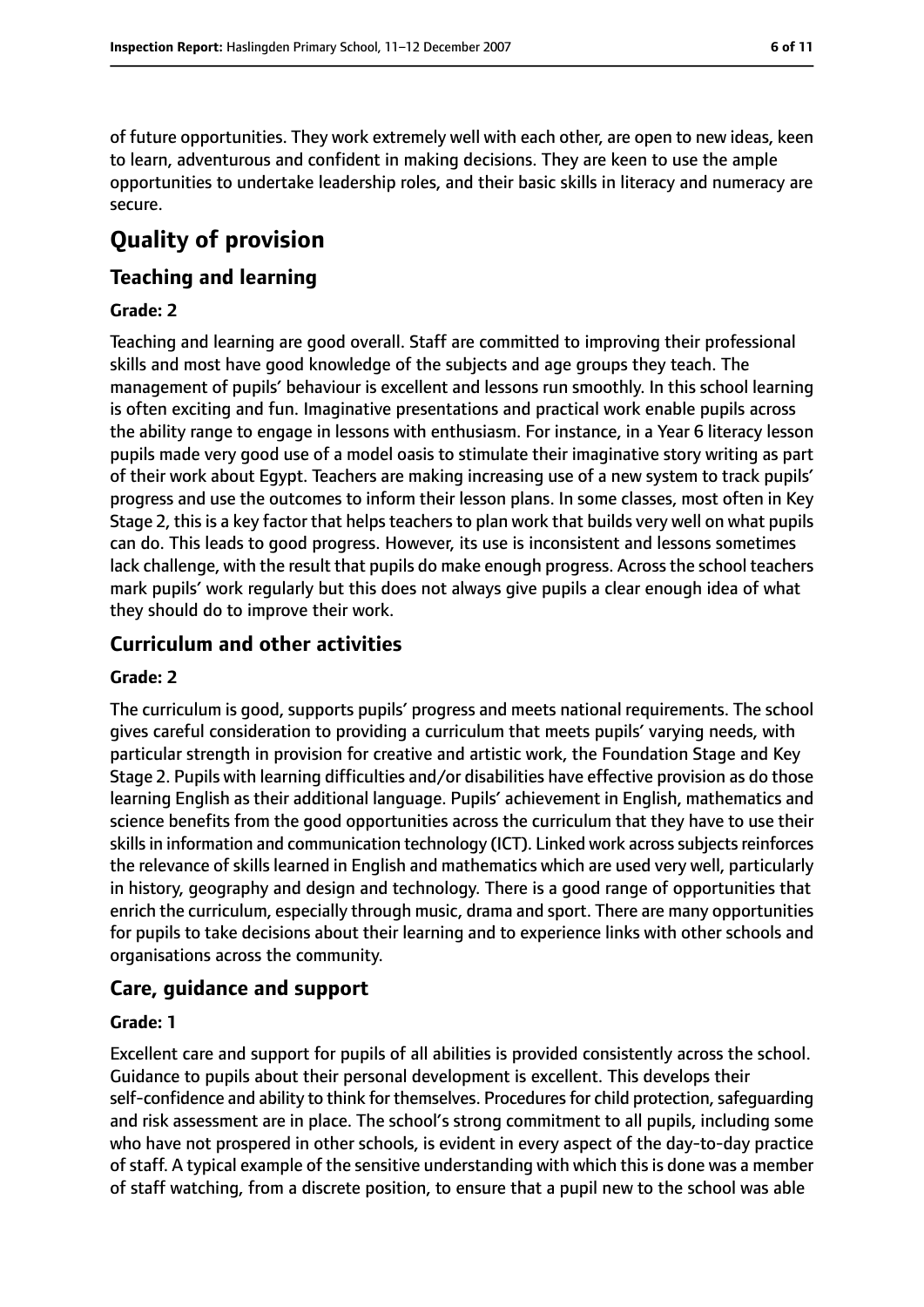to find his way independently and confidently from one place to another in the building in order to complete a task with which he had been trusted. Guidance to pupils on their academic achievement has improved recently because a new system is in place. This results in teachers having much improved information pupils' progress and achievement which they are increasingly using to plan lessons that build well on their previous learning.

### **Leadership and management**

#### **Grade: 2**

Leadership and management are good. The school has improved since the previous inspection mainly due to the exceptionally good leadership of the headteacher who has the support of an active governing body and a staff committed to improvement. The senior management team has changed over the last two years, with new appointments made that have added expertise relevant to the school's plans for improvement. This has worked well, for example, in the recent example development of new assessment and pupil progress tracking systems. Subject leaders now have useful information about pupils' standards and progress, to inform their current overview of their areas of responsibility. The school's self-evaluation procedures include a wide range of views and are generally good. These inform its use of challenging targets to improve standards. The school's planning for further improvement is based on this self-evaluation and priorities are appropriate, although not always planned with sufficient rigour to give clear timescales and criteria to inform effective monitoring of the implementation. The school's capacity for further improvement is good as is value for money.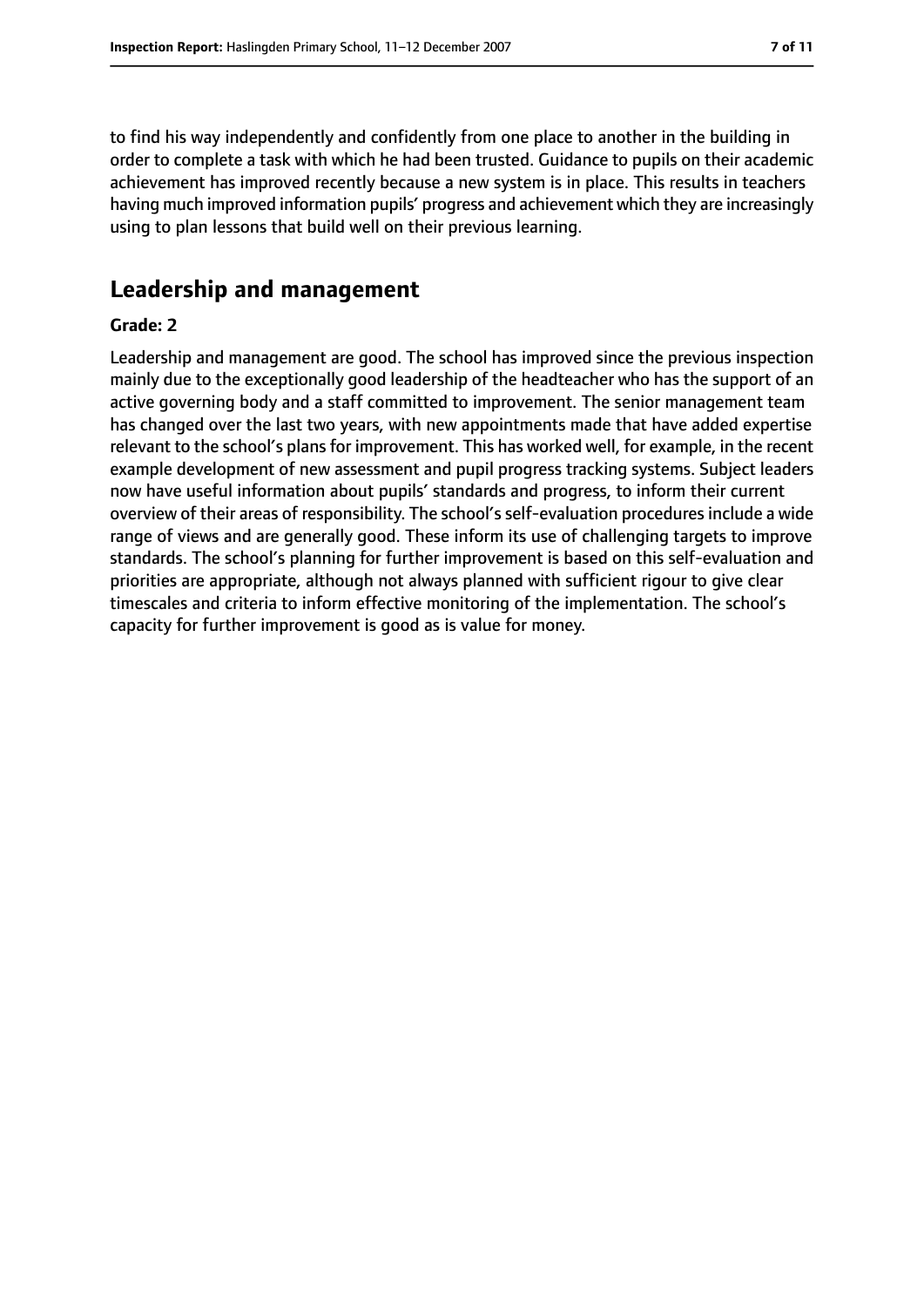**Any complaints about the inspection or the report should be made following the procedures set out in the guidance 'Complaints about school inspection', which is available from Ofsted's website: www.ofsted.gov.uk.**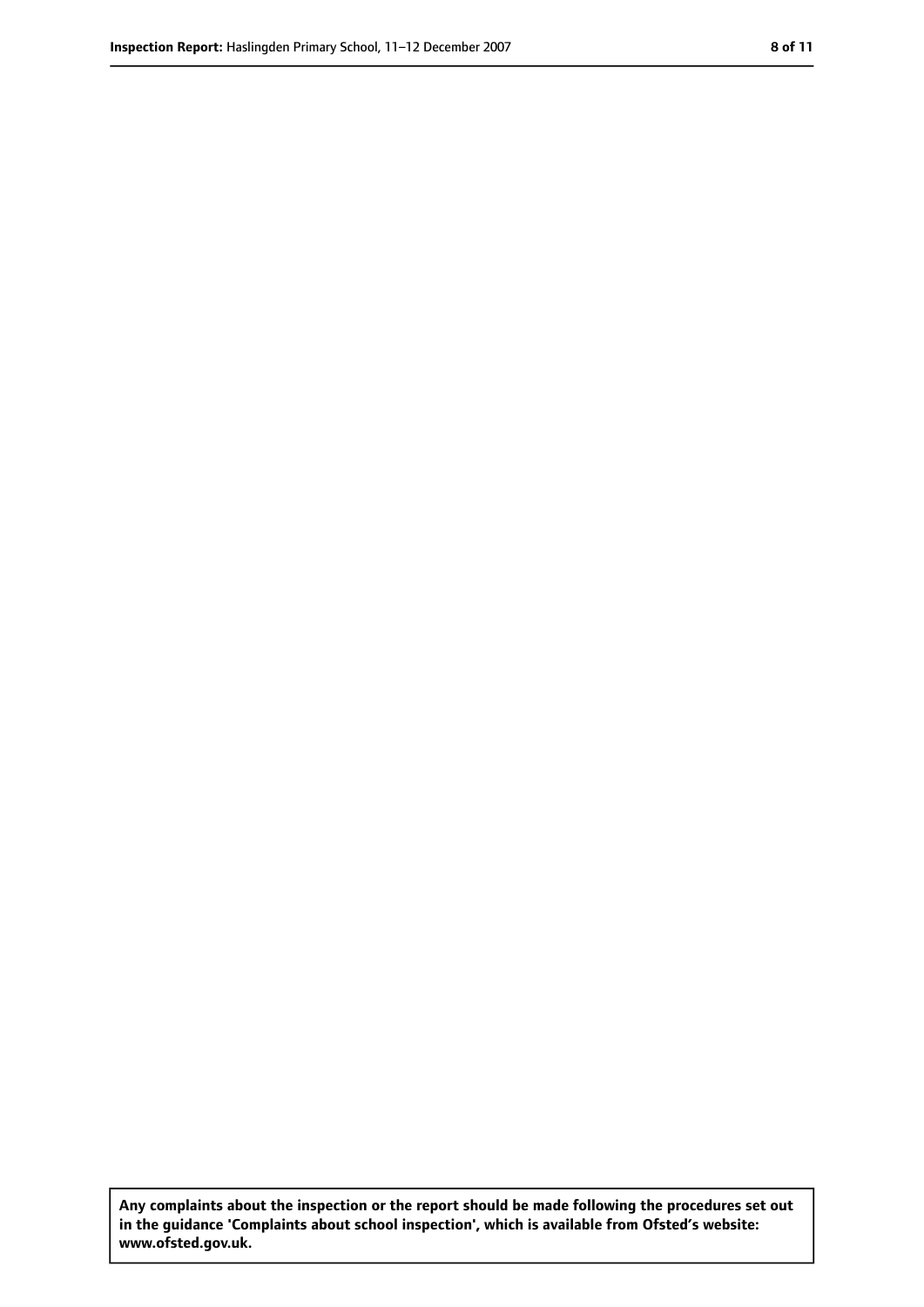# **Inspection judgements**

| $^{\backprime}$ Key to judgements: grade 1 is outstanding, grade 2 good, grade 3 satisfactory, and | <b>School</b>  |
|----------------------------------------------------------------------------------------------------|----------------|
| arade 4 inadequate                                                                                 | <b>Overall</b> |

#### **Overall effectiveness**

| How effective, efficient and inclusive is the provision of education, integrated<br>care and any extended services in meeting the needs of learners? |     |
|------------------------------------------------------------------------------------------------------------------------------------------------------|-----|
| Effective steps have been taken to promote improvement since the last<br>inspection                                                                  | Yes |
| How well does the school work in partnership with others to promote learners'<br>well-being?                                                         |     |
| The effectiveness of the Foundation Stage                                                                                                            |     |
| The capacity to make any necessary improvements                                                                                                      |     |

#### **Achievement and standards**

| How well do learners achieve?                                                                               |  |
|-------------------------------------------------------------------------------------------------------------|--|
| The standards <sup>1</sup> reached by learners                                                              |  |
| How well learners make progress, taking account of any significant variations between<br>groups of learners |  |
| How well learners with learning difficulties and disabilities make progress                                 |  |

#### **Personal development and well-being**

| How good is the overall personal development and well-being of the<br>learners?                                  |  |
|------------------------------------------------------------------------------------------------------------------|--|
| The extent of learners' spiritual, moral, social and cultural development                                        |  |
| The extent to which learners adopt healthy lifestyles                                                            |  |
| The extent to which learners adopt safe practices                                                                |  |
| How well learners enjoy their education                                                                          |  |
| The attendance of learners                                                                                       |  |
| The behaviour of learners                                                                                        |  |
| The extent to which learners make a positive contribution to the community                                       |  |
| How well learners develop workplace and other skills that will contribute to<br>their future economic well-being |  |

#### **The quality of provision**

| How effective are teaching and learning in meeting the full range of the<br>learners' needs?          |  |
|-------------------------------------------------------------------------------------------------------|--|
| How well do the curriculum and other activities meet the range of needs<br>and interests of learners? |  |
| How well are learners cared for, quided and supported?                                                |  |

 $^1$  Grade 1 - Exceptionally and consistently high; Grade 2 - Generally above average with none significantly below average; Grade 3 - Broadly average to below average; Grade 4 - Exceptionally low.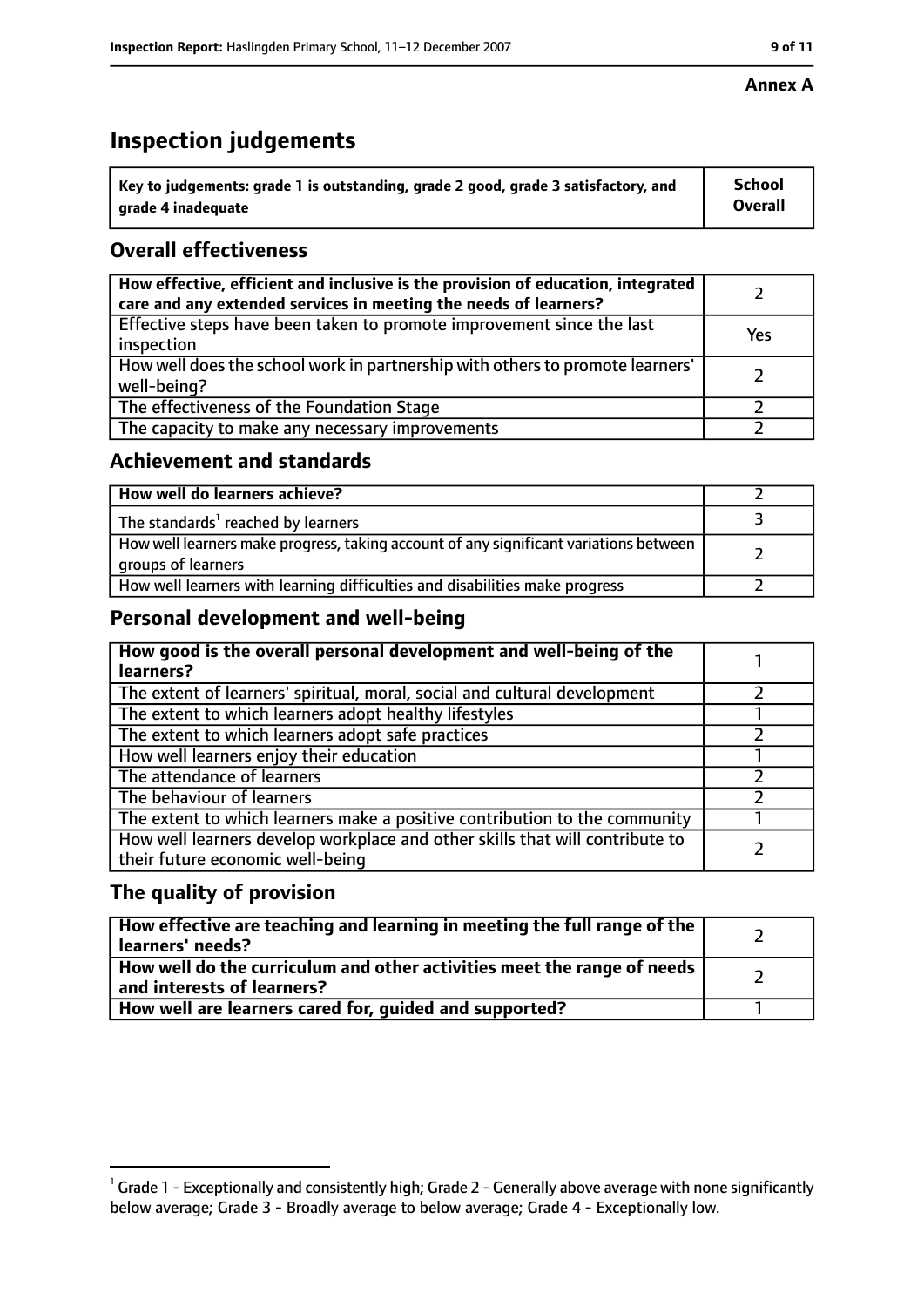# **Leadership and management**

| How effective are leadership and management in raising achievement<br>and supporting all learners?                                              |     |
|-------------------------------------------------------------------------------------------------------------------------------------------------|-----|
| How effectively leaders and managers at all levels set clear direction leading<br>to improvement and promote high quality of care and education |     |
| How effectively leaders and managers use challenging targets to raise standards                                                                 |     |
| The effectiveness of the school's self-evaluation                                                                                               |     |
| How well equality of opportunity is promoted and discrimination tackled so<br>that all learners achieve as well as they can                     |     |
| How effectively and efficiently resources, including staff, are deployed to<br>achieve value for money                                          |     |
| The extent to which governors and other supervisory boards discharge their<br>responsibilities                                                  |     |
| Do procedures for safequarding learners meet current government<br>requirements?                                                                | Yes |
| Does this school require special measures?                                                                                                      | No  |
| Does this school require a notice to improve?                                                                                                   | No  |